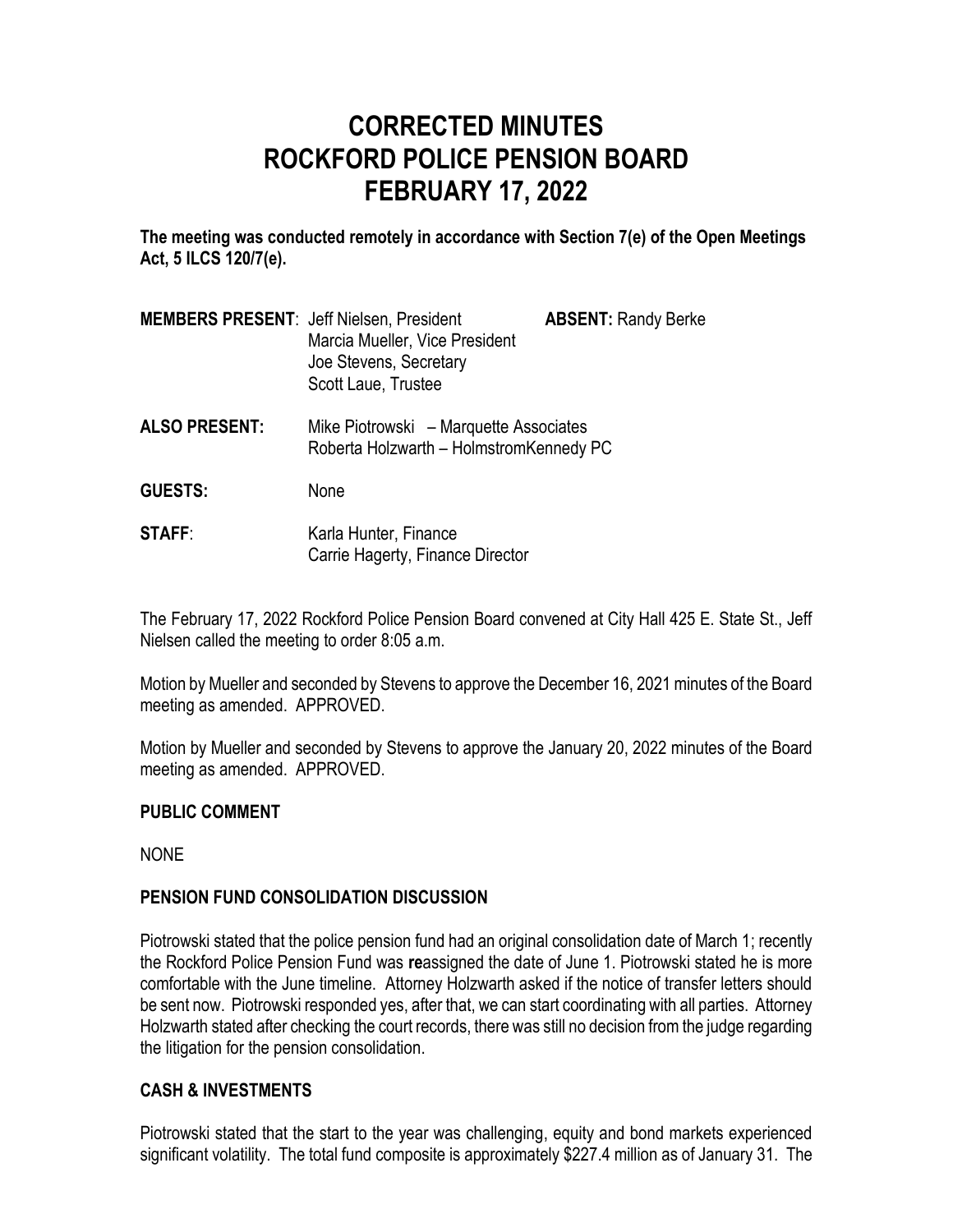portfolio is in compliance, with approximately 34.5% in fixed income and 1.4% in cash. The plan had a return of negative 2.8% for the month, the longer term numbers continue to be strong; the one year number is positive 9.6%, the three year number is positive 11.1%, the five, seven, and ten year numbers as well. For the month, the US equity composite was negative 4.9%, non-US market composite was negative 4.1%, and the real estate return was 0.9%. The Federal **Reserve** has seven meetings scheduled this year and is expected to raise interest rates by .25 basis points each meeting.

Motion by Mueller and seconded by Stevens to approve purchases and sales as shown on the attachment to the agenda. APPROVED.

Ayes: Nielsen, Mueller, Stevens, and Laue Nays: None

#### **CITY BILLS**

Motion by Mueller and seconded by Stevens to approve January postage charges of \$79.10. APPROVED.

Ayes: Nielsen, Mueller, Stevens, and Laue Nays: None

Motion by Mueller and seconded by Stevens to approve February City Services of \$7,491.67. APPROVED.

Ayes: Nielsen, Mueller, Stevens, and Laue Nays: None

Motion by Mueller and seconded by Stevens to approve payment to HolmstromKennedyPC for January attorney fees for general matters in the amount of \$753.75. APPROVED.

Ayes: Nielsen, Mueller, Stevens, and Laue Nays: None

Motion by Mueller and seconded by Stevens to approve the payment to HolmstromKennedyPC for January attorney fees for the disability application for Michael Landgraff for services rendered in the amount of \$270.00. APPROVED.

Ayes: Nielsen, Mueller, Stevens, and Laue Nays: None

Motion by Mueller and seconded by Stevens to approve the payment to HolmstromKennedyPC for January attorney fees for the disability application for Katherine Anderson for services rendered in the amount of \$1,372.50. APPROVED.

Ayes: Nielsen, Mueller, Stevens, and Laue Nays: None

Motion by Mueller and seconded by Stevens to approve the payment to HolmstromKennedyPC for January attorney fees for the consolidation of funds into the Illinois Police Officer Pension Investment Fund (IPOPIF) in the amount of \$3,195.00. APPROVED.

Ayes: Nielsen, Mueller, Stevens, and Laue Nays: None

Motion by Mueller and seconded by Stevens to approve the payment to Segall Bryant & Hamill for investment management fees for October 1, 2021 through December 31, 2021 in the amount of \$19,775.35. APPROVED.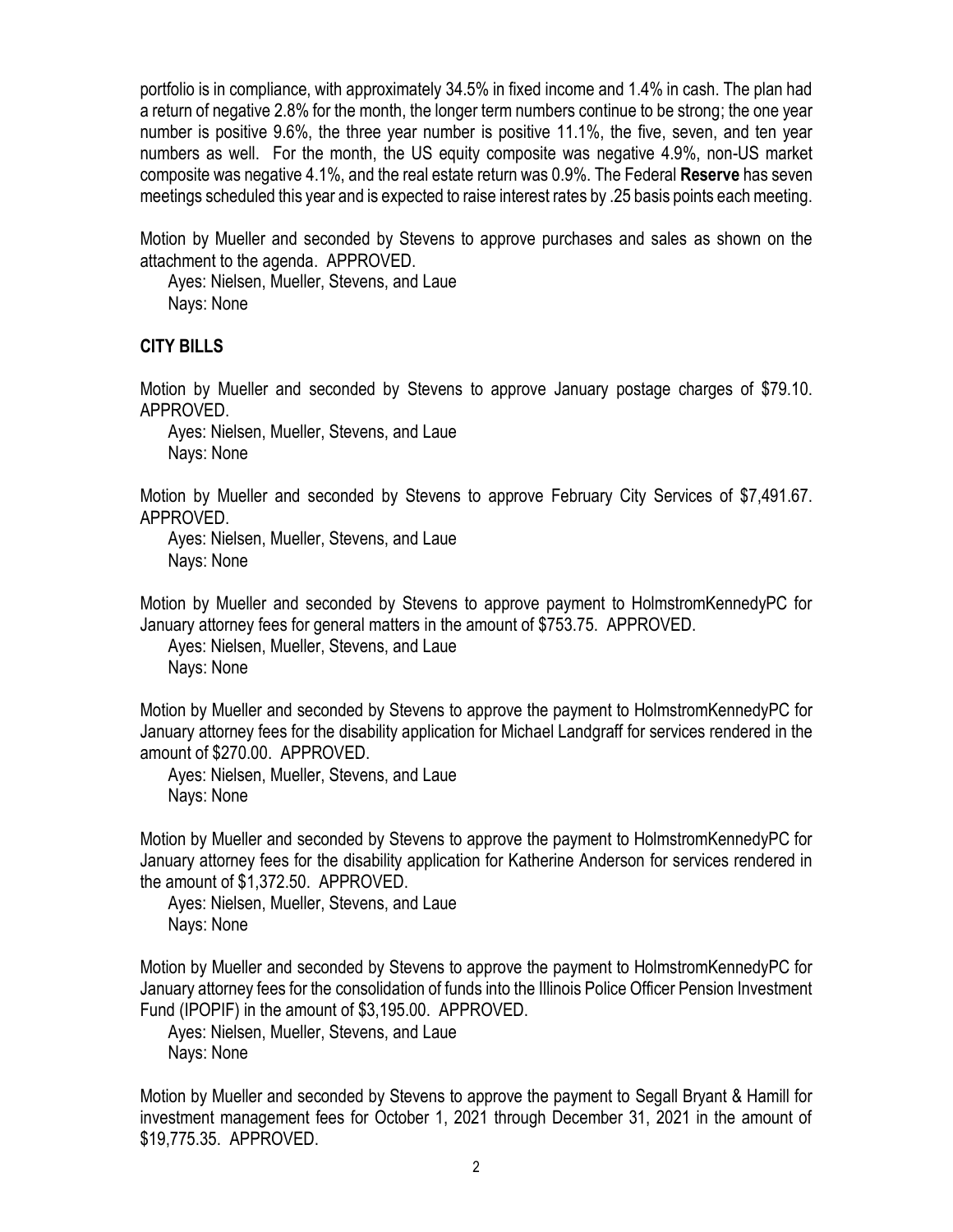Ayes: Nielsen, Mueller, Stevens, and Laue Nays: None

Motion by Mueller and seconded by Stevens to approve the payment to Kayne Anderson Rudnick for investment management fees for the period of October 1, 2021 through December 31, 2021 in the amount of \$31,255.97. APPROVED.

Ayes: Nielsen, Mueller, Stevens, and Laue Nays: None

#### **ATTORNEY'S REPORT**

Motion by Mueller and seconded by Stevens to approve the separation of service letter and attachments. APPROVED.

Ayes: Nielsen, Mueller, Stevens, and Laue Nays: None

Motion by Mueller and seconded by Stevens to keep the closed session minutes on list be kept confidential. APPROVED.

Ayes: Nielsen, Mueller, Stevens, and Laue Nays: None

Attorney Holzwarth stated that she reviewed Lacari's Power of Attorney paperwork and everything is in order.

## **NEW BUSINESS**

Motion by Mueller and seconded by Stevens to approve the amendment to the investment consulting agreement with Marquette. APPROVED.

Ayes: Nielsen, Mueller, Stevens, and Laue Nays: None

Motion by Mueller and seconded by Stevens to approve the first increase for James Gulley in the amount of \$173.55 and a monthly amount of \$5,958.43/\$71,501.16 annually. The Board retains jurisdiction of this matter for purposes of enforcing the Pension Code. APPROVED.

Ayes: Nielsen, Mueller, Stevens, and Laue Nays: None

Motion by Mueller and seconded by Stevens to approve the retroactive COLA increase for Mark Jacobi for a new monthly amount of \$7,487.22/\$89,846.64 annually. The Board retains jurisdiction of this matter for purposes of enforcing the Pension Code. APPROVED.

Ayes: Nielsen, Mueller, Stevens, and Laue Nays: None

Motion by Mueller and seconded by Stevens to approve the retroactive COLA increase for Bryce Lambrecht for a new monthly amount of \$6,454.50/\$77,454.00 annually. The Board retains jurisdiction of this matter for purposes of enforcing the Pension Code. APPROVED.

Ayes: Nielsen, Mueller, Stevens, and Laue Nays: None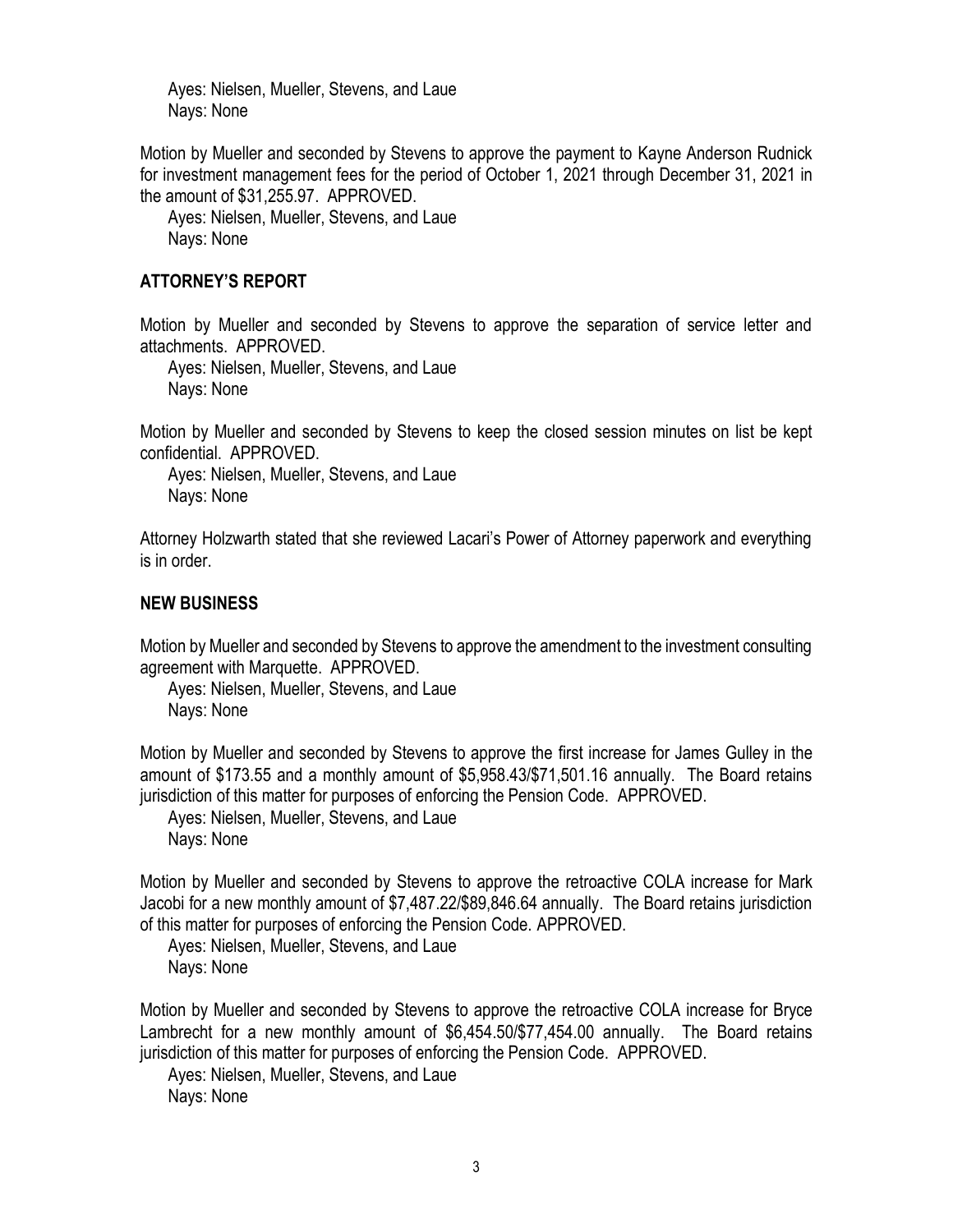Motion by Mueller and seconded by Stevens to approve the service pension for Jeffrey Schroder effective February 11, 2022 for an initial prorated amount of \$3,900.20 and a monthly benefit amount of \$6,066.98/\$72,803.78 annually. The Board retains jurisdiction of this matter for purposes of enforcing the Pension Code. APPROVED.

Ayes: Nielsen, Mueller, Stevens, and Laue Nays: None

Motion by Mueller and seconded by Stevens to approve the service pension for Bradley Shelton effective February 5, 2022 for an initial prorated amount of \$5,917.72 and a monthly benefit amount of \$6,904.01/\$82,848.15 annually. The Board retains jurisdiction of this matter for purposes of enforcing the Pension Code. APPROVED.

Ayes: Nielsen, Mueller, Stevens, and Laue Nays: None

Motion by Mueller and seconded by Stevens to approve the service pension for Kurt Whisenand effective March 9, 2022 for an initial prorated amount of \$6,721.42 and a monthly benefit amount of \$9,059.31/\$108,711.72 annually. The Board retains jurisdiction of this matter for purposes of enforcing the Pension Code. APPROVED.

Ayes: Nielsen, Mueller, Stevens, and Laue Nays: None

Motion by Mueller and seconded by Stevens to approve surviving spouse benefits for Lois Peterson for a prorated amount of \$7,857.41 (Jan. retro) and a monthly amount of \$9,021.47/\$108,257.64 annually. The Board retains jurisdiction of this matter for purposes of enforcing the Pension Code. APPROVED.

Ayes: Nielsen, Mueller, Stevens, and Laue Nays: None

Motion by Mueller and seconded by Stevens to approve the surviving spouse application benefits for Carole Erickson for a prorated amount of \$1,686.86 (Jan. retro) and a monthly amount of \$2,752.25/\$33,027.00 annually. The Board retains jurisdiction of this matter for purposes of enforcing the Pension Code. APPROVED.

Ayes: Nielsen, Mueller, Stevens, and Laue Nays: None

Motion by Mueller and seconded by Stevens to approve the termination of benefits for John Oliver due to his death on February 7, 2022. The Board retains jurisdiction of this matter for purposes of enforcing the Pension Code. APPROVED.

Ayes: Nielsen, Mueller, Stevens, and Laue Nays: None

Motion by Mueller and seconded by Stevens to approve the surviving spouse benefits for Linda Oliver for a prorated amount of \$4,033.88 and a monthly benefit amount of \$5,378.51/\$64,542.12 annually. The Board retains jurisdiction of this matter for purposes of enforcing the Pension Code. APPROVED.

Ayes: Nielsen, Mueller, Stevens, and Laue Nays: None